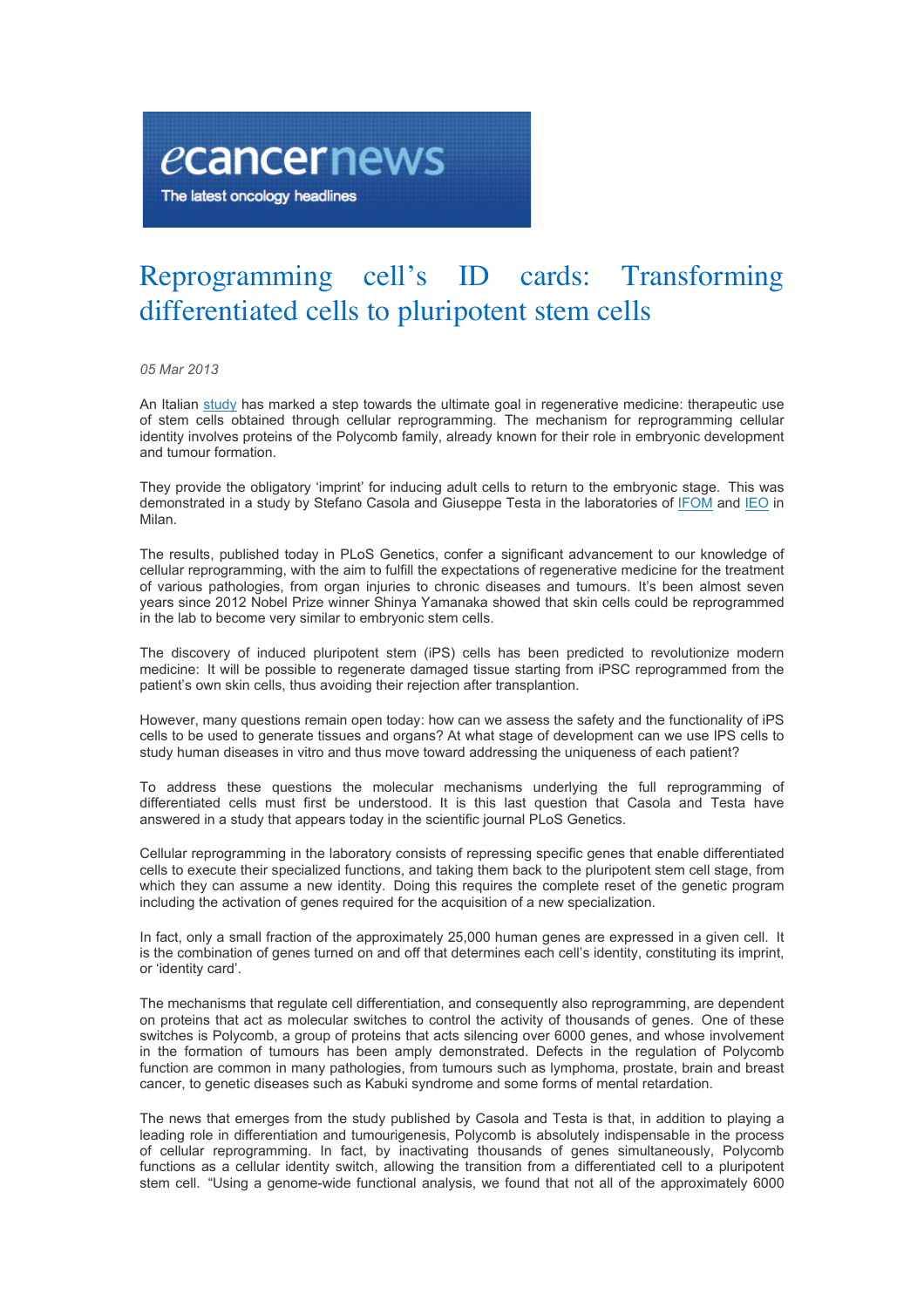genes regulated by Polycomb are equally important in the reprogramming process. Only a core subset must be turned off to ensure that a mature cell returns to an undifferentiated state. It is not possible to generate stem cells from skin cells without turning off these key genes (a kind of 'core business of the cell')" says Casola, director of the Molecular Immunology and Biology of Lymphoma research program at IFOM.

"This discovery is an important contribution to stem cell research. However, its implications are not limited to regenerative medicine." emphasizes Testa, who coordinates the Epigenetics of Stem Cells unit at the IEO, "Now that we have identified the key genes controlled by Polycomb we can study their functions under pathologically relevant conditions, such as in tumours. In light of our results, it is becoming increasingly apparent that cancer is the result of a disorder of cellular differentiation, in which the cell loses its identity and acquires new properties in a manner very similar to reprogramming."

Many of the mechanisms that lead a differentiated cell to become a stem cell orchestrate also the transition from a normal cell to a tumour cell, with striking similarities between the two processes. "This confirms, once again, the transversal value of basic research that using a multidisciplinary approach based on genomics, proteomics and computational biology has contributed to new knowledge in different areas of life sciences, in this case regenerative medicine and oncology", the scientists added. "Moreover, considering that the expectations surrounding these issues are very high, often beyond the real state of the art, advancements in basic research are fundamental, indispensable for building a solid and reliable knowledge framework".

The research was made possible thanks to the support from, among others, Epigen, ERC, AIRC, the Giovanni Armenise/Harvard Foundation and the "Young Scientists" award from the Italian Ministry of Labour, Health and Social Policies, which in 2008 selected and financed more than 50 research projects for scientists under age 40.

**Background: Polycomb, epigenetics and reprogramming** All the cells in our body, whether in the brain, heart, muscles or any other organ, have the same identical genome, yet it is clear that they differ in both form and function. What makes a neuron so different from a skin cell? Of the 25,000 genes in each cell, only a specific group is expressed in a given cell type, while the others are silenced. This selective mechanism occurs at the epigenetic level (from Greek meaning literally "above genes"), through chemical modifications that govern gene expression by activating or repressing certain genes, without altering the DNA sequence. One mechanism of epigenetic regulation is modification of histones, proteins that bind DNA and allow the formation of chromatin. Several types of histone modification have been identified, to date: methylation, ubiquitination, acetylation and phosphorylation. Taken together, these constitute a sort of "key" for reading the DNA, assigning an on or off attribute to each gene. Various laboratories around the world are working to decipher the epigenetic code, and many results have already been obtained, attributing functional significance to the different chemical modifications identified. One of these is methylation of the lysine at position 27 in histone H3 (indicated as H3K27me), which is read as a signal for silencing.

During embryonic development, when pluripotent stem cells differentiate to acquire the appropriate shape and function for the tissue they will form, a series of epigenetic modifications occur at the level of histones to activate the genes for specific cellular functions and to turn the others off. Since 2006, it has been possible to induce the reverse process in the laboratory: by changing the expression of specific genes, a fully differentiated somatic cell can be brought back in time to reacquire the characteristics of embryonic stem cells. This process, known as "reprogramming", has opened a new trajectory in the field of regenerative medicine. iPS cells have been studied for some time now, to determine their characteristics, assess their potential and, above all, to understand the differences and similarities between them and embryonic stem cells. From the epigenetic point of view, it is clear that the H3K27me silencing signal is fundamental for defining the identity of these cells, to the point that it constitutes the imprint that distinguishes the reprogrammed stem cells from somatic cells. How is the H3K27me signal applied to histones? By means of the Polycomb complex of proteins, identified for the first time in the 70s in the fruitfly Drosophila melanogaster. Involved in cell differentiation and tumour transformation, the Polycomb complex was recently implicated also for a possible role in the reprogramming process. Using an innovative approach that integrates in vivo and in vitro studies with functional genomics, proteomics and computational biology, scientists at IFOM and IEO have discovered that the Polycomb complex acts as an identity switch. Simultaneously repressing the expression of over 6000 genes, Polycomb erases the imprint of somatic cells and allows the reacquisition of a stem cell identity. By investigating this "molecular switch" in a system where the change of identity is as obvious and profound as switching from a somatic cell to a stem cell, the researchers were able to do what had been impossible with other systems: to understand how this transition occurs at the molecular level. It emerges from their studies that only a subset of the genes silenced by Polycomb is actually necessary to ensure reprogramming: these genes constitute the founding core from which the whole process starts. The researchers themselves describe this group of genes as the Polycomb "core business" and indicate that it will be the